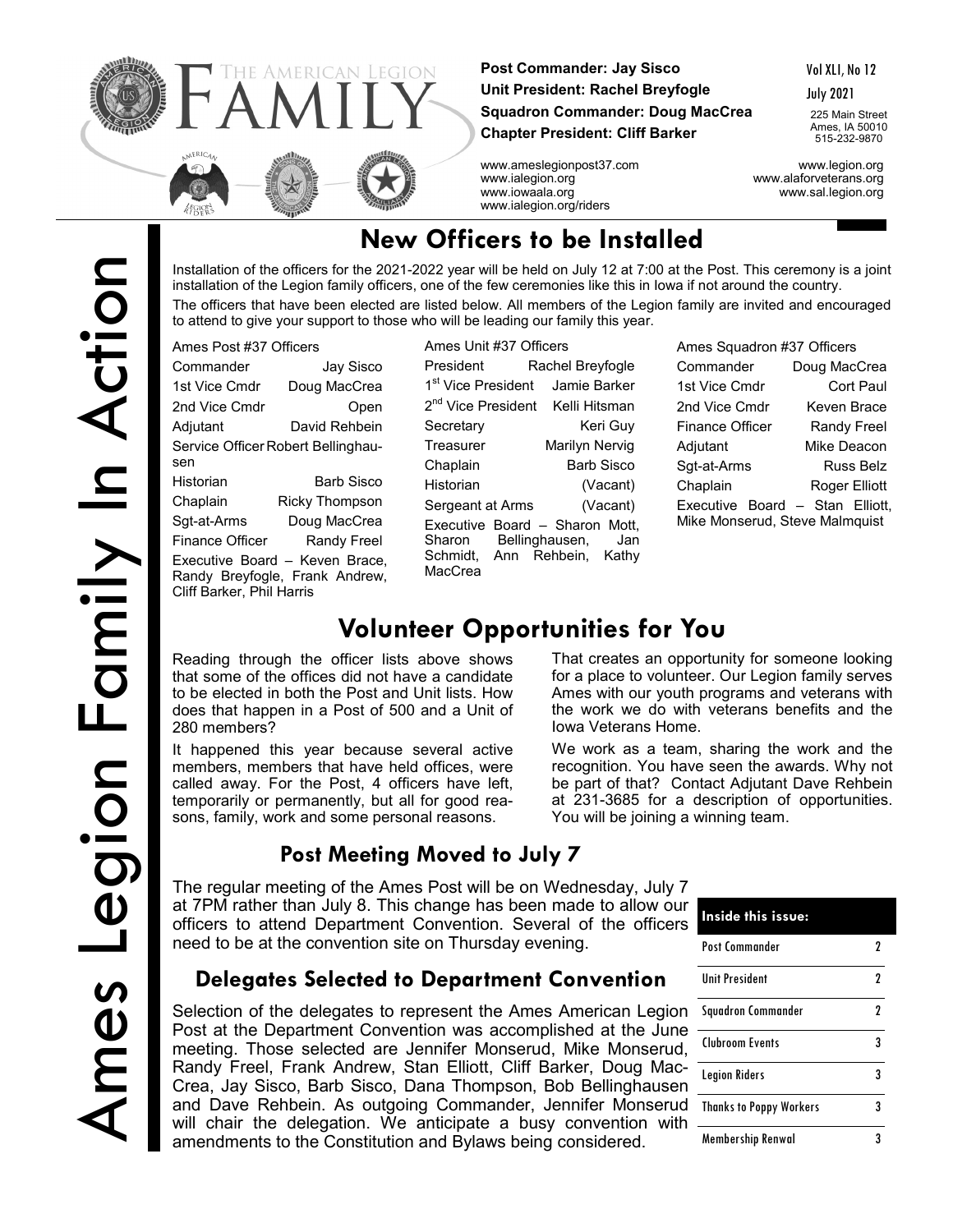#### **Post Commander Jay's Comments**

Hello! Let me start out by saying how honored and humbled I am to have been chosen as Post Commander for 2021 – 2022. I look forward to working with the leadership team that has been put in place to support you, the members, and to carry on the great work being done in our community by the Post. With that being said, I would like to remind folks that any organization is only as strong as and as good as its membership. So, if anyone is interested on serving on any committees, please let me or one of the leadership team know.

For those of you that don't know me, and I'm sure that's a majority of folks, I'm a 1976 graduate of Iowa State and received my commission as an Ensign in the Navy through the Navy ROTC program. I spent almost 11 years on active duty serving on four different ship types. I also obtained a Masters degree from the Naval Postgraduate School

It's hard to believe that I have been your Unit President for two years. They say time flies when you're having fun. Well, it hasn't all been fun, but it has been an adventure. The pandemic changed the way we have done business, but it certainly didn't stop us.

We continued to support the Iowa Veterans Home. When their vending machines were empty because those who filled them were not allowed on the grounds, our Legion Family stepped up and we utilized our Wednesday curbside meals to collect over \$10,000 worth of snacks, masks, books and other items which we delivered to IVH. And because of your generosity we

## **Squadron Commander Doug's Comments**

#### Fellow Squadron Members –

It is a sincere honor to have been nominated and elected by the members of the Ames Squadron to be the Squadron Commander for the upcoming year. I promise to do my utmost to continue to promote our Squadron, support our Legion Family and do what we can to help our veterans and youth.

The past eighteen months have been hard on all of us, our families, the Post 37 Family and our community. We have all made sacrifices for the better good, some more than others. As we kick off a new year, I look forward to working with the Squadron membership to return to some sense of our pre-pandemic while on active duty. Following the Navy, I spent ten years building and running computer wargames to train the various Battle Group staffs on the East Coast. Since 1997 I've been working primarily in the financial services industry as a project manager.

My wife Barbara (incoming Post Historian and Auxiliary Chaplain) and I have been married for almost 31 years and have two grown sons, Joshua in Columbus, OH and Jacob in Boston, MA.

I know the past year has been a challenge and we still have challenges ahead of us as we continue on the road to normalcy. I look forward to those challenges. I would encourage everyone to get vaccinated if you haven't been already. Not just for you but for your family, your friends, and all those in high-risk categories.

Thank you and I look forward to seeing you at the Post. Take care & stay safe.

#### **Unit President Sandy's Comments**

were able to deliver 136 boxes of Girl Scout Cookies to them Then most recently we were able to partner with Sam's Club to take over \$3000 worth of much needed Personal Protective Equipment to the Veterans and Staff. Good Job Ames Legon Family!

For the last 14 months, we have hosted Curbside Meals each Wednesday to support our Operations Committee and keep the doors to our Clubroom open. Essentially the same crew cooks, packages and delivers these meals every week. Thank You!

We didn't let the Pandemic stop us from honoring our heroes. Memorial Day 2020 and 2021, we continued to pro-

normal this fall, hosting the activities that the Sons are known for at the Post and in our community. I am also eager to look at the possibilities of starting new activities that will enable our Squadron to support our Post Family, veterans and our area children and youth.

I wish all of you a happy and relaxing Fourth of July Weekend and summer. Doug MacCrea

## **Ames to Lead District**

Post Commander Jennifer Monserud is stepping down from that job but will be moving up to a bigger position at the close of Department Convention.

She is the latest in a line of Ames Legionnaires to be elected as Commander of the Sixth District. In that job, she will oversee a staff of six officers and administer the District Programs in six counties of central Iowa, Dallas, Madison, Marion, Polk, Story and Warren.

The Sixth District contains 50 posts with a total membership last year of 4,570. The district finished second in last year's membership standings. We look forward to moving up that last step under her leadership.

Jennifer is the first woman in many years to hold the position of Sixth District Commander. We have enjoyed her leadership in our Post and are confident under her leadership for the district. We look forward to a good year.

vide honors at 3 cemeteries, and put out grave flags in 4 cemeteries. Our Riders held a Wreaths Across America Ceremony in 2020 and plan to place Wreaths on 1500 Veterans graves next December.

We haven't made our membership goal yet, but I am confident we will continue to work toward that magic number.

Thanks for all your support, your words of encouragement, your time, and your talents. I am confident that you will support our new leadership as we continue For God and Country.

Sandy

### **Clubroom Operations**

With the COVID-19 problem on the decline and the percentage of people that have been vaccinated increasing, the operations of our clubroom are coming back closer to normal.

The bar is still operating under reduced hours but social distancing is no longer necessary. The Wednesday meals can now be eaten in-house but still need to be ordered in advance. Bingo has restarted on Sunday evenings with discussion about the second night underway.

We truly appreciate the patience shown by our members and guests as we worked through the last 12 months of pandemic. Thank you for helping us stay safe and stay open.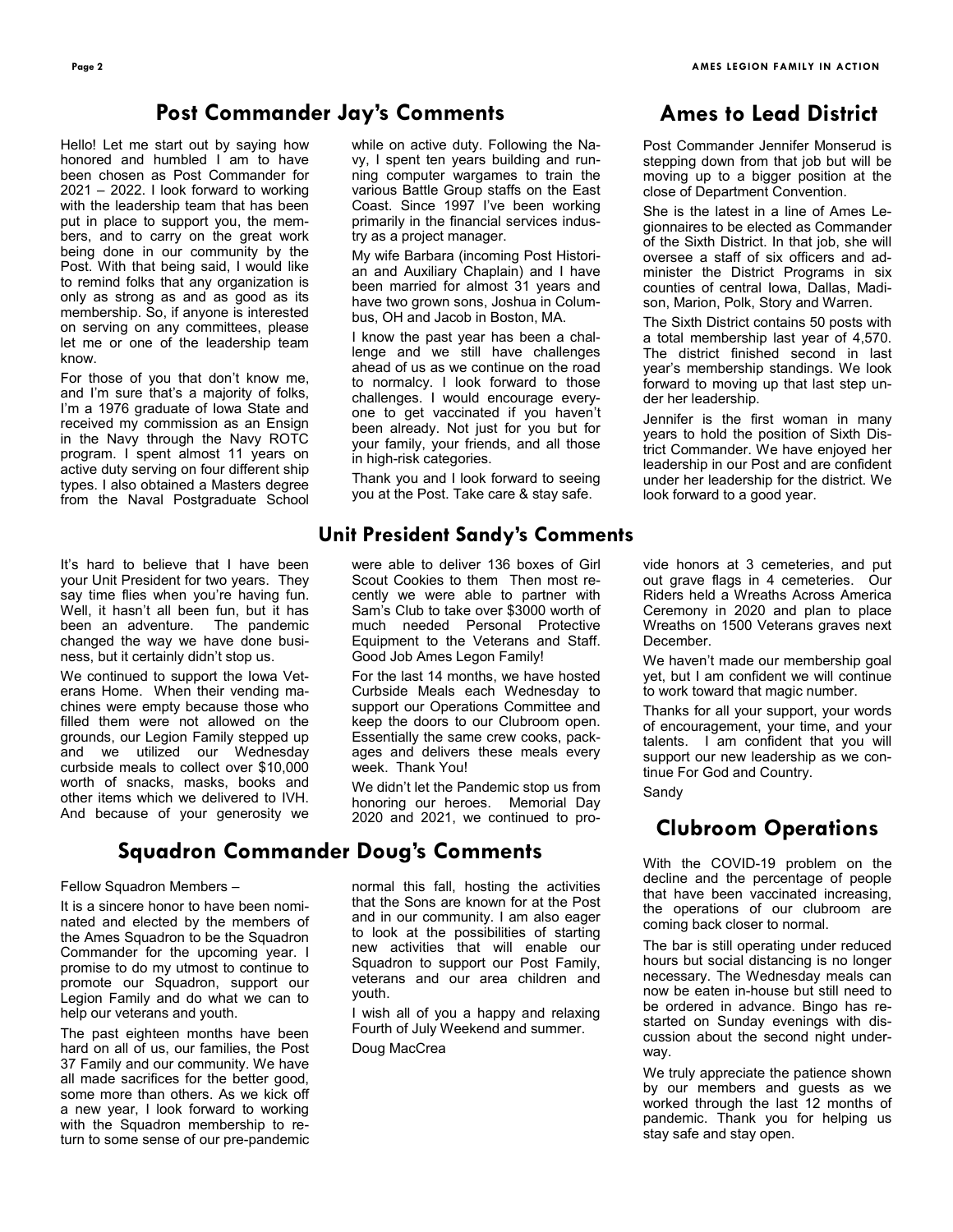#### **Clubroom News**

a glass.

Happy Independence Day to all!! We hope that everyone is well and having a fabulous summer. We invite all of our members to join us for the  $4<sup>th</sup>$  of July parade beginning at 11am. The Clubroom will open at 10am. We will also be grilling hamburgers and hot dogs out front. There will be plenty of activities downtown July 4, come and join in the fun!!

**Our curbside meals have continued to be a hit! Join us on Wednesday's for dine-in or curbside pickup.**

#### **Wed July 7-Lasagna**

**Wed July 14-Tex-Mex Night**

#### **Wed July 21-Hand Breaded Chicken Strips**

#### **Wed July 28-Meatloaf**

Check out our awesome daily specials

Taco Tuesday- Choose between a walking or a soft shell and top it will all your favorite toppings for just \$3

Winesday Wednesday-try one of our

Thank you to the ten volunteers from the Legion family who distributed poppies on Memorial Day Weekend – May 28 and 29. Thanks to their dedication and hard work, along with the cans placed in locations around Ames, we raised \$3000. This money will be used



Thursday Dynamic Duo Day- Offering Dollar Dogs all day, your choice of Plain, Jalapeno & Cheddar, or Cheddar. Wash them down with \$2 Domestic Bottles

many fine wines, whether you like a dry red or a sweet white or your tastes are in between, we have a wine for you. \$3

Sunday Funday- Every Sunday the clubroom offers a \$4 Bloody Mary loaded with all the goodies, \$5 Moscow Mules all day long, and \$2 Domestic Draws.



over the last month. It is greatly appreciated. Tom Fowler,<br>Russ and Vicki and Vicki Belz, Paul Madsen.

Kudos-Thanks to all

Sandy Deacon, Mike Deacon, Ken Woodley, Bill Donovan, Julie Rinard and Addison Donovan.

## **Thanks to Poppy Workers**

to help veterans and their families. I would also like to thank Paula Neutling and Shari Redies for distributing poppies on Main Street and Dana Thompson for matching their donations. THANK YOU ALL!!!

Janet Schmidt, Chairman

### **Membership Renewal Time is Now**



Every veteran who is a member for 2021 has one in their

pocket. Now is the time to replace it with a card for 2022.

Not long after you receive this newsletter, you will find a dues renewal notice in your mailbox. You can renew using that notice and mail your \$45 dues to the Post.

Many of you know that there is another way to renew, especially if you would prefer to use a credit card to renew. That is by going online and renewing through National Headquarters.

That process requires you to have an account at **MyLegion.org**. It is by far the best if you use your email address as your username and then choose a secure password.

After the account is established and after July 1, you can enter that account and renew. There is an option to stop the paper renewal notices and get those by email. You will print your own membership card once your renewal clears.

There is also an option to automatically renew each year. That will store your credit card, charge it each year and send you a notice that your dues have been renewed so that you can get your new membership card.

Getting a quick start on membership this year is important. We want to show the posts in the District that we understand the responsibility of leadership when one of our members is leading the District.

Renew as soon as you can and help us provide that example of leadership. Thank you for being a member in 2022.

**CLUBROOM COUPON Any Tuesday in July Present Coupon to get 2 drinks for the price of 1. Cash Purchase Only**

#### **Legion Riders**

Last month I said the sun would come out soon, well, it has. There is no doubt that summer is truly upon us.

Your Legion Riders rode escort and laid a wreath at Ames Cemetery on Memorial Day, and after the drive through parade the community of Stone Brook asked us to help them grow their afternoon celebration again for 2022. There are 30+ veterans in the North Ames neighborhood and many more veteran's families that all came out to watch our drive by salute to their service. This year the HOA representative asked us if we could park and chat with some of them, and then bought our lunch.

Our "Ride to the Freedom Rock" event continues to grow. This year it brought in over 30 riders from five chapters across the state to hang out and meet for lunch.

The Bike Night at R Place Pizza and Pub was very well attended by riders and non-riders alike. The band was entertaining and the raffle prizes were a definite hit with the crowd. We were reaching out to qualified non members and I'm happy to report that there should be several new members coming to the Ames post. Troy and Sonia, the owners of R Place, were so proud to be hosting us, and we've all become very close in the last year.

We all know it's important to develop and keep these relationships, so I ask those who can to please help support those that in turn, support your Legion Families.

We're still working on finding dinner ride locations that are open and staffed on Sunday. In normal years we would have a set schedule before now. My road captains are working on it and expect to have one by July 1. The second dinner ride on June 27th will be to the Whistling Donkey in Woodward. We'll also have a number of us riding in the 9th Annual Chasin Tails Fun Run to benefit the Story County Animal Shelter on the 26th.

Our Next meeting will be July 5th, 630pm, at the post. Come sit in with us, and stay up on what your Legion Riders are doing next!

Until then, ride safe and ride often.